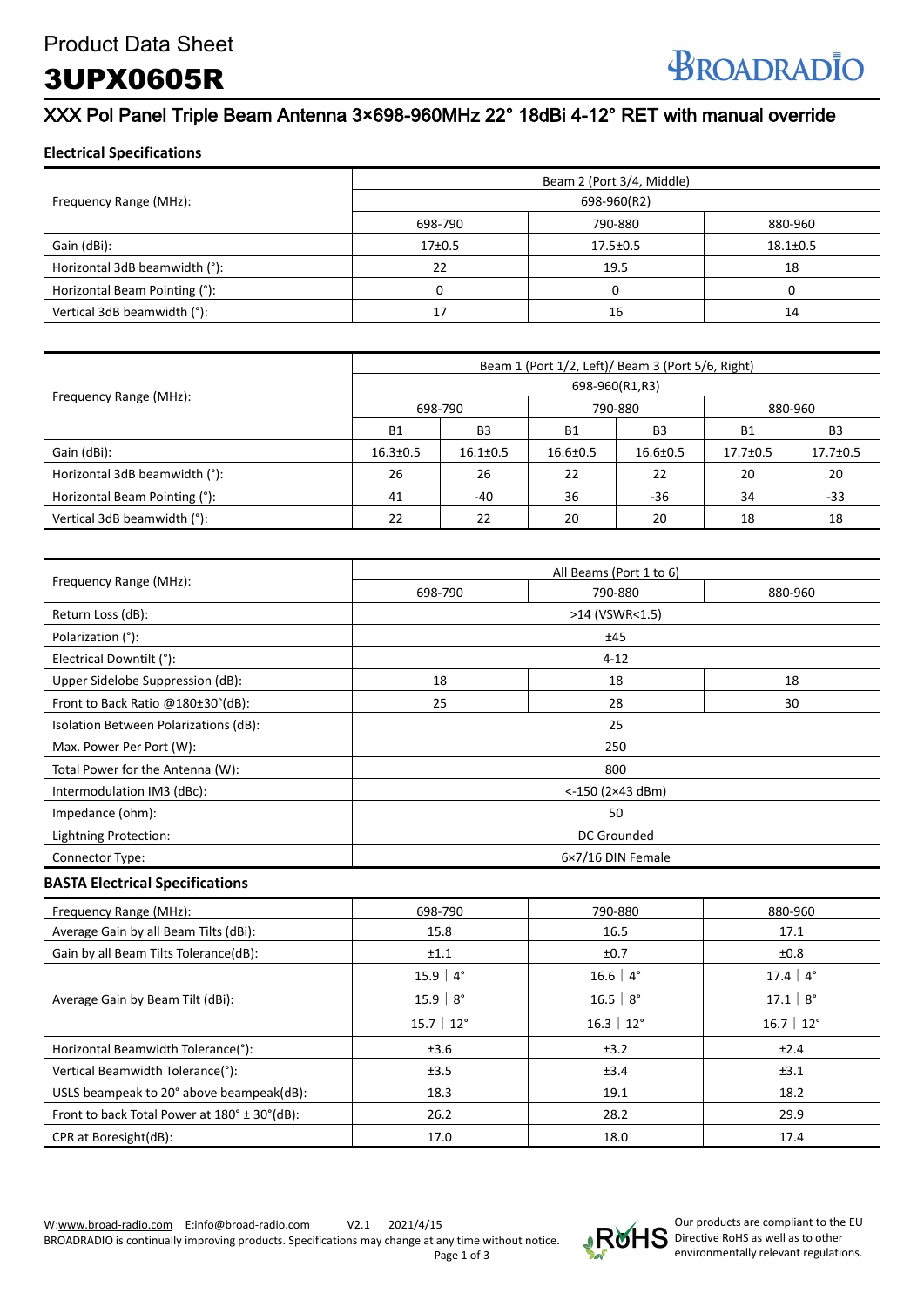# 3UPX0605R

# BROADRADIO

| <b>Mechanical Data</b>                                                                      |                                    |  |
|---------------------------------------------------------------------------------------------|------------------------------------|--|
| Antenna Dimensions (mm):                                                                    | 1400×1256×210                      |  |
| Packing Dimensions (mm):                                                                    | 1561×1377×301                      |  |
| Antenna Net Weight/Bracket (kg):                                                            | 61.5/6.1                           |  |
| Antenna Gross Weight (kg):                                                                  | 82                                 |  |
| Radome Material:                                                                            | Fiberglass                         |  |
| Pipe OD (mm):                                                                               | 90-114                             |  |
|                                                                                             | BA.K.04.00005, Adjustable Downtilt |  |
| Mounting Kits (Included):                                                                   | 0-12°(0-12°in 2°steps)             |  |
| <b>Environmental Ratings</b>                                                                |                                    |  |
| Humidity:                                                                                   | 95%RH@+30℃                         |  |
| $T_{\text{c}}$ and $T_{\text{c}}$ and $T_{\text{c}}$ and $T_{\text{c}}$ ( $\sim$ 1.4 $\sim$ | $\overline{10}$ $\overline{20}$    |  |



| Humidity:                              | 95%RH@+30℃                              |  |
|----------------------------------------|-----------------------------------------|--|
| Temperature $({}^{\circ}\mathbb{C})$ : | $-40^\sim$ +70                          |  |
| Wind Load @150 km/h (N):               | Frontal/Lateral/Rearside: 2987/185/2608 |  |
| Max.Wind velocity(km/h):               | 150                                     |  |

#### **Internal RET Specifications**

| RET type:                          | <b>Integrated RET</b>                                                                       |
|------------------------------------|---------------------------------------------------------------------------------------------|
| RET protocol:                      | AISG2.0 /3GPP                                                                               |
| Input voltage range(V):            | 10-30 DC                                                                                    |
| Power consumption(W):              | < 5 (motor activated, single RET)<br>< 1 (stand by, single RET), < $1.5$ (stand by, $12V$ ) |
| Adjustment time (full range): (s): | < 120 (typically, depending on antenna type)                                                |
| RET connector:                     | 1 pair of AISG 8 pin male & female                                                          |
| Pin assignment according AISG:     | 8-pin circular connector conforming to IEC 60130-9 - Ed. 3.0                                |
| Lightning protection (kA):         | 5 (8/20 μs Differential mode), 8 (8/20 μs Common mode)                                      |

#### **Typical Patterns**





#### **Bottom View**





Our products are compliant to the EU Directive RoHS as well as to other environmentally relevant regulations.